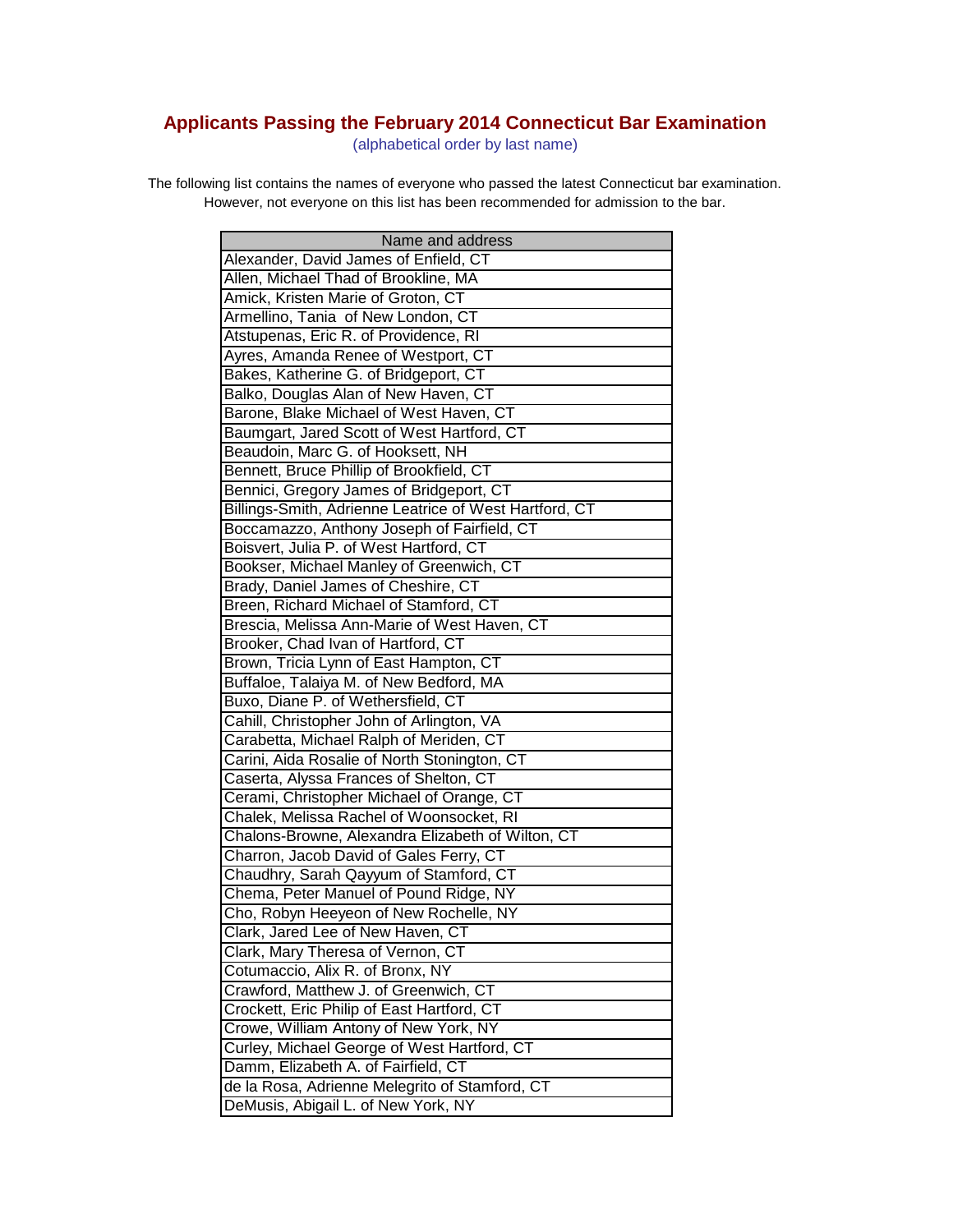| DiFulvio, Adam J. of New Canaan, CT             |
|-------------------------------------------------|
| Douglass, Sean Michael of New York, NY          |
| Dowty, Brandon Todd of Shelton, CT              |
| Dunne, Brittany Anair of Milford, CT            |
| Dwyer, David James of Madison, CT               |
| Dye, Natasha Majenta of Farmington, CT          |
| Edwards, Jessica Rae of Providence, RI          |
| Ellis, Makana Andelika of New Haven, CT         |
| Emmet, Joan Michaels of New Haven, CT           |
| Etter, Bryan Matthew of Milford, CT             |
| Farah, Andrea of Cromwell, CT                   |
| Farmer, Alexa M. of Hartford, CT                |
| Farrenkopf, Lindsay Michele of Brookfield, CT   |
| Ferketic, Jeffrey Stephen of Trenton, NJ        |
| Fernandez, Chester Eduardo of West Hartford, CT |
| Fernandez, Melissa of Stamford, CT              |
| Flewelling, Emily Dale of Anaheim, CA           |
| Fortino, Elizabeth R. of West Haven, CT         |
| Fortunato, Melissa Ann of Ridgefield, CT        |
| Francis, Marie Elizabeth of Ellington, CT       |
| Franco, EvaMarie of Milford, CT                 |
| Funk, Dale Robert of Saint Louis, MO            |
| Gallo, Aubrey M. of Norwalk, CT                 |
| Gamsby, Jason Kenneth of East Haven, CT         |
| Garrett Jr., Maury Mitchell of Longmeadow, MA   |
| Gilbert, Theresa J. of West Hartford, CT        |
| Giordano, Michael Joseph of Clinton, CT         |
| Glenn, IV, James Clark of Old Lyme, CT          |
| Gless, Kerry Lynn of South Boston, MA           |
| Griffin, Meaghan M. of Torrington, CT           |
| Haddock, Noel Nichole of Trumbull, CT           |
| Halvorson, Hayley Anne of New York, NY          |
| Hebbel, Grace Virginia of Mystic, CT            |
| Heins, Elizabeth Ludington of East Hartford, CT |
| Hills, Taylor Jameson of Long Branch, NJ        |
| Hollowell, Thomas R. of Meriden, CT             |
| Hornat, Alexander Thomas of Brooklyn, NY        |
| Horowitz, Kimberly B. of North Haven, CT        |
| Howes, Matthew Thomas of Wolcott, CT            |
| Hudd, Alexandra Catherine of Richmond, RI       |
| Hughes, Brendan Lawrence of Northampton, MA     |
| lacobucci Jr., John Joseph of Carmel, NY        |
|                                                 |
| Ingraham, Shawn Patrick of Naugatuck, CT        |
| Jedrychowski, Eric Jason of Farmington, CT      |
| Juarez, Sean Michael of Stamford, CT            |
| Kania, Jonathan Scott of Southington, CT        |
| Kantyka, Olivia Stephanie of Somerville, MA     |
| Karlitz, Joanna Ivy of Ardsley, NY              |
| Kastukevich, Brianna Marie of Wallingford, CT   |
| Kataev, Emanuel of Fresh Meadows, NY            |
| Katsetos, Pavlos Stavros of Norwalk, CT         |
| Kaywood, Sam Charles of Woodbridge, CT          |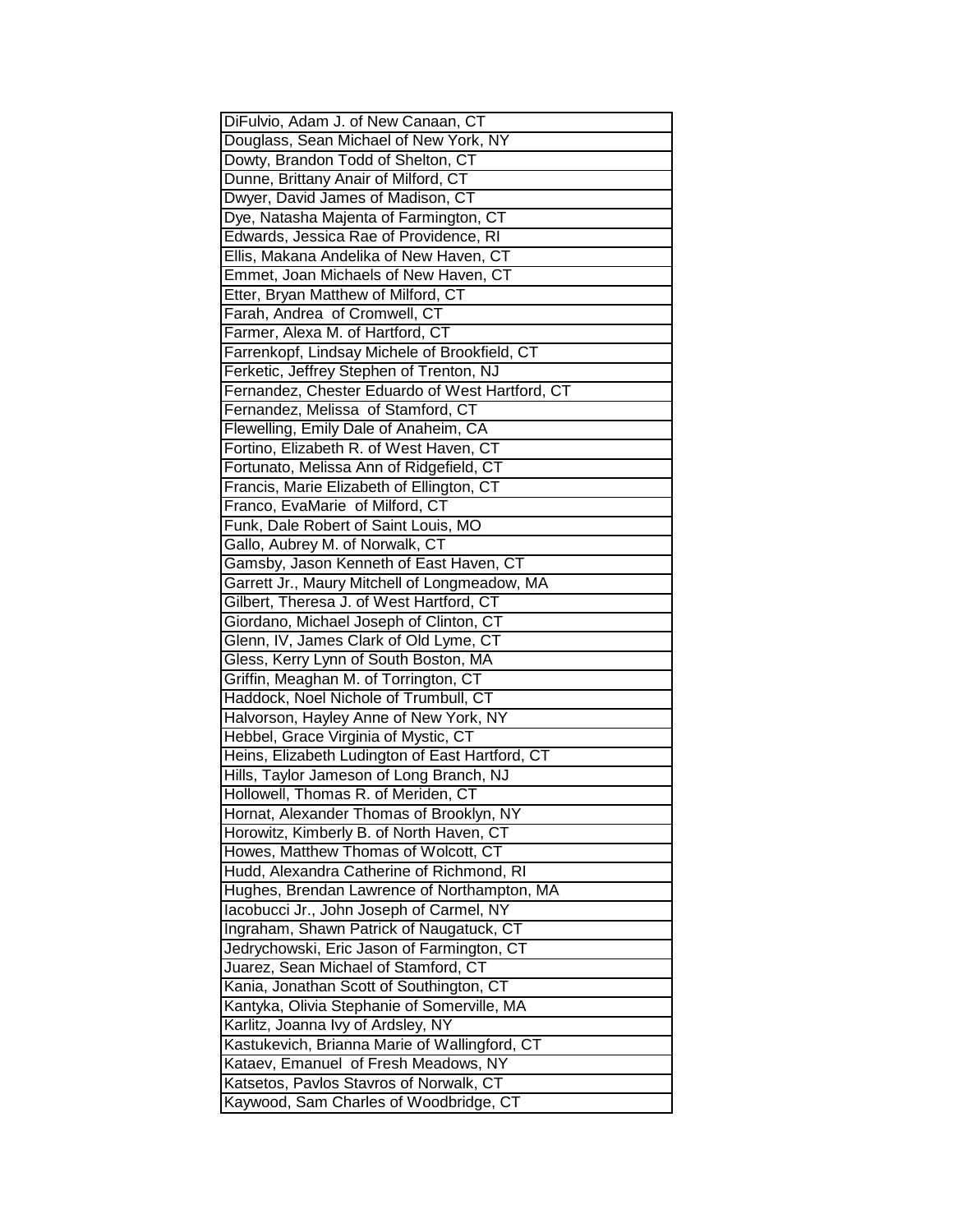| Keane, Thomas P. of Fairfield, CT                  |
|----------------------------------------------------|
| Kerrane, Kaitlyn Anne of New York, NY              |
| Killian, Brittany A. of Providence, RI             |
| King, Nicole Steury of Stamford, CT                |
| Kohn, Catrina Cartagena of Hartford, CT            |
| Konopka, Ivette of Shelton, CT                     |
| Kruse, Wren of Hamden, CT                          |
| Lamb, Kevin Matthew of New Haven, CT               |
| Langille, Kenneth Louis Gerald of Newington, CT    |
| Lattizori, David Anthony of Mystic, CT             |
| Lavine, Julia Evelyn of West Hartford, CT          |
| Lee, Courtney Lauren of West Hartford, CT          |
| Letendre, Valerie B. of Plainville, CT             |
| Levitan, Matthew Scott of New York, NY             |
| Lovell, Casey Milton of Harrison, NY               |
| Lycksell, Lucas Andrew of Hartford, CT             |
| Madden, Tara Elizabeth of Stamford, CT             |
| Magennis, Catherine Lafferty of Farmington, CT     |
| Malfa, Peter Vincent of Hartsdale, NY              |
| Marcucci, Andrew S. of Waterbury, CT               |
| Martins, Patricia Ann of Waterbury, CT             |
| McCarthy, Katherine Elinor of Springfield, MA      |
| McDonnell, Maureen Christine of Mount Pleasant, SC |
| McDowell Jr., Bertram Wynn of Wallingford, CT      |
| McKennan, Matthew John of Stamford, CT             |
| McKnight, Devin Tupper of Litchfield, CT           |
| McMillan, Mark Alan of Norwalk, CT                 |
| Melo, Alexis Wilson of Shrewsbury, MA              |
| Micalizzi, Carla Rose of Trumbull, CT              |
| Mirsky, Rachel Anne of West Hartford, CT           |
| Morgan, Claudia Posada of Ridgefield, CT           |
| Mott, Bridgitte Elizabeth of Hartford, CT          |
| Nario, Luis Andres of Woodbridge, CT               |
| Nerney, Andrew Michael of Washington, DC           |
| Nettleton, Mason T. of Dania Beach, FL             |
| Newcomb, William Matthew of Granby, CT             |
| Ngai, Jeffrey K. of Norwich, CT                    |
| Noonan, Padric F.S. of Meriden, CT                 |
| Nybo, Nicholas Landmark of Ashland, MA             |
| Nystrom, Jason Monroe of Bristol, RI               |
| O'Donnell, Laurie Lynne of West Hartford, CT       |
| Offutt, Leonard Thomas of Darien, CT               |
| Pace, Jennifer Ann of Las Vegas, NV                |
| Parente, Adriana Leigh of Woodbridge, CT           |
| Paternostro, Robert Thomas of Westport, CT         |
| Pavela, Marko Luka of New Haven, CT                |
| Pereiras, Bret Paul of Derby, CT                   |
| Perugini, Joseph Anthony of Waterbury, CT          |
| Petkis, Robert Joseph of Somers, CT                |
| Petruccelli, Bryce A. of Redding, CT               |
| Pirie, Katie of Enfield, CT                        |
| Porter, Carolan C. of Fall River, MA               |
|                                                    |